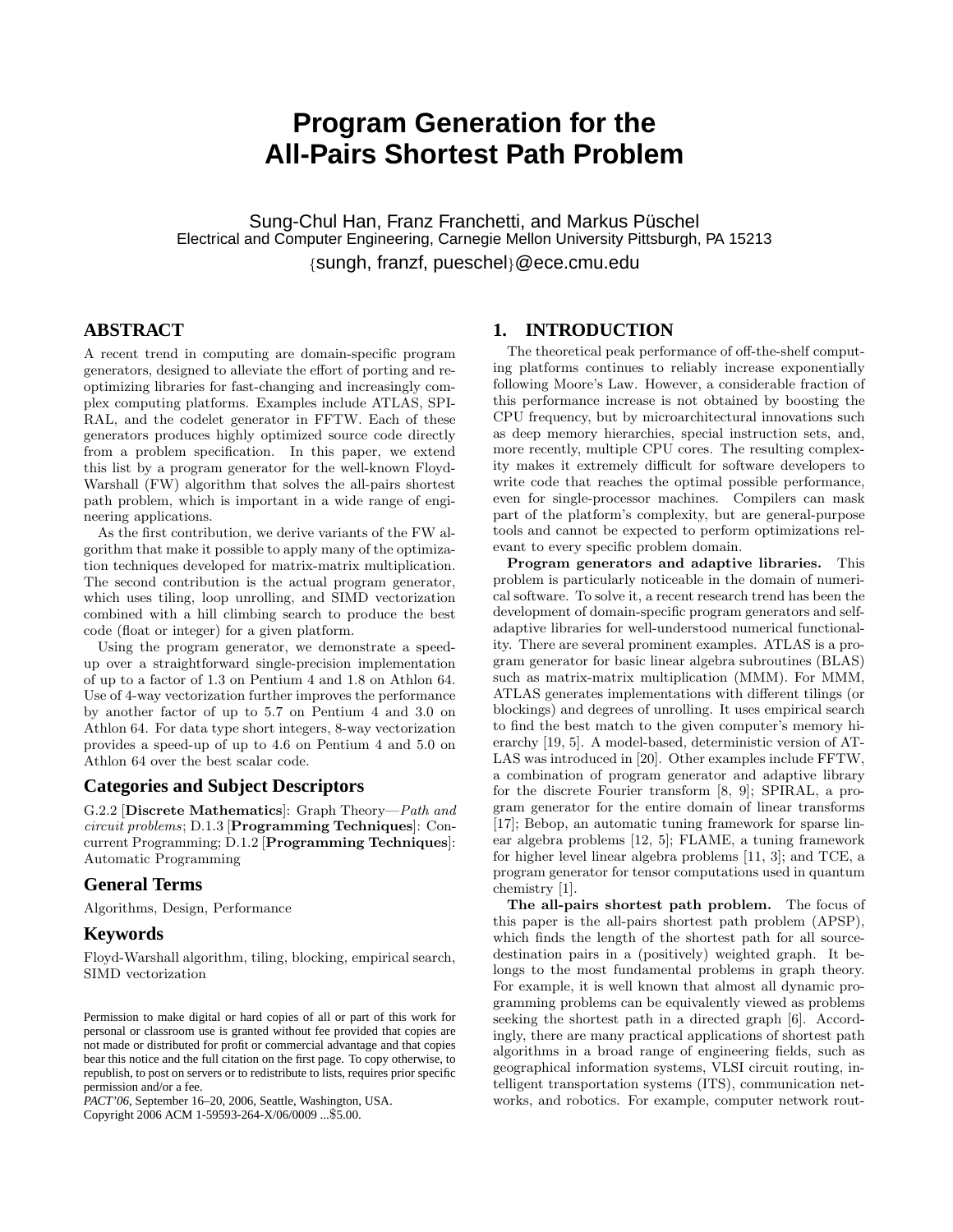ing protocols such as the widely used Open Shortest Path First (OSPF) protocol make use of these algorithms to minimize the network traffic and transmission time [15].

The APSP is solved by the well-known Floyd-Warshall (FW) algorithm [2], which computes the solution inplace from the weight matrix of the graph using a triple loop similar to MMM, but involving only additions and minimum operations, and with dependencies that restrict the ordering of the three loops (the k-loop has to be the outermost one). To optimize cache performance, [18] introduced a tiled version of the FW algorithm. Further improvements were made in [16], which showed that the tiling can be done recursively up to some chosen base case and combined with a Z-Morton data layout to increase performance. The degree of tiling and the base case size were found by search using an adaptive library framework. However, [18, 16] focused on the exploitation of cache locality, and did not consider broader ranges of techniques that are commonly used for MMM. Further, vectorization for the latest generation of SIMD architectures was not considered but is crucial to achieve the best possible performance.

There are also a number of problems that are closely related to APSP, but with fundamentally different approaches to their solutions. Updating an APSP solution when the edge weights change dynamically is the subject of [4]. An efficient algorithm for the point-to-point shortest path problem using Dijkstra-based search and landmarks to provide lower bounds for the distance is presented in [10]. Finally, there is also work on computing approximations of the shortest paths to reduce computation time [7].

Contribution of this paper. The goal of this work was to develop a thorough automatic tuning framework that produces very fast implementations of the FW algorithm. In doing so, we could improve the previous performance considerably. To achieve this, we built a program generator, in design similar to ATLAS, that searches over different degrees of tiling and unrolling to produce the fastest code for a given platform. Unlike ATLAS, our generator considers two levels of tiling and, more importantly, can generate scalar and SIMD vector code (we focused on Intel's 4-way float and 8-way short integer instructions).

Further, to apply the above techniques to the extent possible, we introduced one crucial algorithmic innovation: for suitably chosen subproblems we were able to remove the loop order restrictions and thus match the MMM implementation more closely and further improve performance.

Comparing our generated scalar code to [16] on a Pentium 4 for data type float, we could improve performance from 8% to 32% and gained another speed-up of between 3.5 times and 6.2 times using 4-way vectorization. We also show experiments with data type 16-bit short integer, where 8-way vectorization yields a speed-up factor of 2.6 to 5.8 over scalar integer code. The experiments also show that, for vector code in particular, tiling and unrolling is crucial to achieve the best performance. The results obtained on an Athlon 64 show similar trends, but the 8-way vectorization yields higher improvement than on a Pentium 4.

Organization of this paper. In Section 2 we explain the standard FW algorithm and derive parameterized variants through tiling and unrolling. These constitute the implementation space we search for the fastest on a given platform. Section 3 explains how to vectorize all FW algorithms derived previously for SIMD short vector architectures. Additional details are provided for Intel's SSE architecture. The code generator and the search strategy for the fastest implementation are described in Section 4. Section 5 shows experimental results obtained with code generated and optimized for a Pentium 4 and an Athlon 64 using both float and short integer data type and corresponding 4-way and 8 way vector code, respectively. Finally, we offer conclusions in Section 6.

## **2. FLOYD-WARSHALL ALGORITHMS**

In this section we formally introduce the all-pairs shortest path problem for a weighted graph and the original Floyd-Warshall (FW) algorithm for its solution. Then we derive different parameterized variants of the algorithm through unrolling and tiling (or blocking). The FW algorithm has a structure similar to a standard dense matrix-matrix multiplication (MMM); thus, the derived blocked variants are similar to blocked MMM algorithms (for example those used in ATLAS). However, there are also important differences due to dependencies in the FW algorithm. As a consequence, only some of the MMM optimizations and code transformations are applicable. These differences also impact the final performance one can expect and we discuss them as we go along.

As in ATLAS, the rationale for suitable parameterization of the algorithms is to connect them with a search (explained in Section 4) that finds the best match for the computing platform's memory hierarchy.

We focus on standard scalar implementations in this section. The corresponding vectorized algorithms, i.e., optimized for short-vector SIMD instruction sets, are shown in Section 3.

In the following, we denote matrices with  $A, B, C$ , matrix elements with  $A[i][j]$ , and submatrices Matlab-style with  $A[i_1 : i_2][j_1 : j_2].$ 

All-pairs shortest paths problem (APSP). Let  $G =$  $(V, E, w)$  be a given weighted graph with vertices  $v \in V =$  $\{1, \ldots, N\}$ , edges  $(i, j) \in E \subset V \times V$ , and the positive weight function  $w: E \to \mathbb{R}^+$ ;  $w(i, j)$  is the "cost" of the edge  $(i, j)$ . We want to compute the minimum distance

$$
dist_G(i,j) = \min_{P \in paths(i,j)} \sum_{(u,v) \in P} w(u,v)
$$

of all pairs of vertices  $i$  and  $j$  in the graph  $G$ .

For the actual computation, we assume that the graph  $G$ is given by the  $N \times N$  cost matrix

$$
C \quad \text{with} \quad C[i][j] = \begin{cases} 0 & \text{if } i = j \\ w(i,j) & \text{if } (i,j) \in E \\ \infty & \text{else} \end{cases}.
$$

Then we want to compute the  $N \times N$  matrix

$$
C' \quad \text{with} \quad C'[i][j] = \text{dist}_G(i,j).
$$

The FW algorithms considered in this paper compute the solution inplace, i.e.,  $C'$  overwrites  $C$ .

FW algorithm. The FW algorithm [2] solves the APSP using three nested loops as shown in Fig. 1.

The outermost  $k$ -loop updates the cost matrix  $C$  in each of its N iterations. At the beginning of the kth iteration the cost matrix C contains the cost of the shortest path for all pairs  $(i, j)$  over all paths that only contain intermediate nodes  $1, \ldots, k - 1$ . Now, for each pair  $(i, j)$ , these costs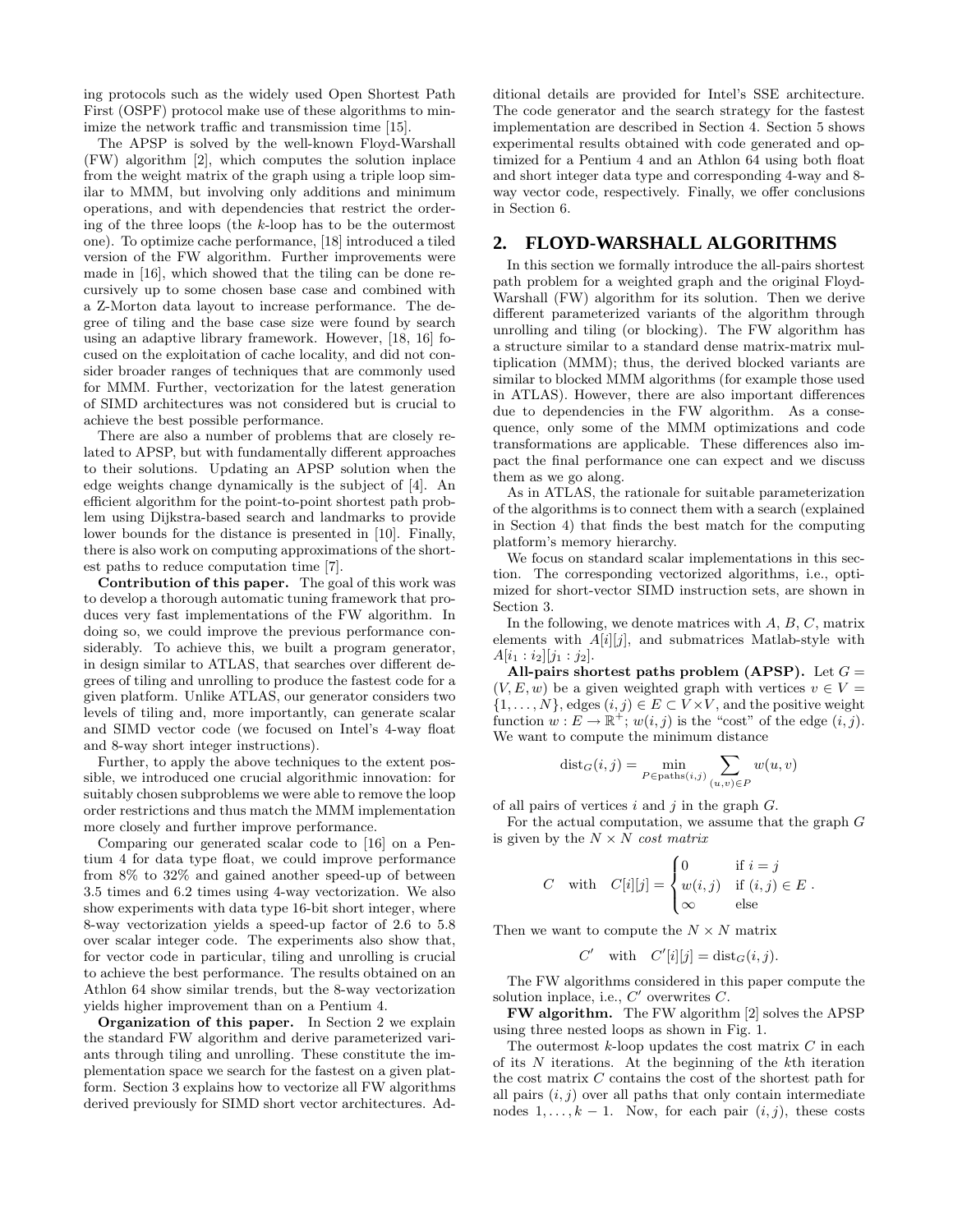```
// standard FW algorithm
function FW(C, N)
 for k=1:N
   for i=1:N
     for j=1:N
        C[i][j] = min(C[i][j], C[i][k]+C[k][j]);
```
Figure 1: Standard FW algorithm.



Figure 2: Access Pattern of the FW algorithm.

are compared (in a double loop) to the costs of paths via  $k$ and the better ones are stored to  $C[i][j]$ . Fig. 2 visualizes the corresponding access pattern of the cost matrix  $C$  in relation to the three loop variables  $k$ ,  $i$ , and  $j$ .

The algorithm requires exactly  $N^3$  additions and  $N^3$  minimum operations. The structure of the code is very similar to a standard MMM. However, there is one important difference. In MMM the loops can be permuted into any order. In the FW algorithm, the k-loop has to be outermost due to dependencies in the computation; the order of the  $i$ - and j-loop can be exchanged [18]. For MMM, it is known that choosing the  $i$ - or  $j$ -loop as the outermost one is far superior; this is one of the reasons why the performance of MMM is not achievable with the FW algorithm. However, as we show below, it is possible to remove the dependency for subproblems, thus enabling an improved order of access.

Tiling the FW algorithm. Similar to MMM, the FW algorithms can be improved for execution on a memory hierarchy by tiling as was shown in [16, 18]. We are closely following the approach taken by ATLAS and considering three different classes of algorithms. Each is parameterized by degrees of unrolling or by tile sizes: an iterative FW variant (FWI) partially tiled and unrolled, a singly tiled FW variant (FWT), and a doubly tiled FW variant (FWD) to improve cache locality. Fig. 3 shows the different algorithms, their recursive structure, and their parameters:  $U_*$ and  $U'_{*}$  are unrolling/tiling parameters,  $L_{*}$  are cache tiling parameters. FWT is used as subroutine in FWD and FWI is used as subroutine in FWT. Note that FWI and FWT have "abc variants," which are only used as subroutines. In these versions, the dependencies are removed (and with them the need to have the k-loop as outermost) and MMM-style full tiling becomes possible. The details on the three algorithms including correctness proofs are provided next.

#### **2.1 Iterative FW algorithm: FWI**

Before we introduce the iterative FW algorithm (FWI), we need to generalize the FW algorithm in Fig. 1. Namely, we replace the one matrix  $C$  in FW by three matrices  $A, B$ , and  $C$ , which may be different or not. The result is FWgen as shown in Fig. 4. A contains the distances from  $i$  to  $k$ ,  $B$ the distances from  $k$  to  $j$  and  $C$  the shortest distances from



Figure 3: Parameterized FW algorithms considered in this paper. The algorithms arise from different levels of tiling and unrolling.

```
// generalized FW algorithm
function FWgen(A, B, C, N)
  for k=1:N
    for i=1:N
     for i=1:NC[i][j] = min(C[i][j], A[i][k]+B[k][j]),
```


 $i$  to  $j$ , which will be updated.

If  $A = B = C$ , FWgen reduces to the standard FW algorithm. In the following we will always work with the generalized version.

Tiling and unrolling: FWI. As the first optimization we tile and unroll FWgen similar to MMM. However, because of the mentioned dependencies, a full tiling is not possible, i.e., only the  $i$ - and  $j$ -loop can be tiled. We perform this tiling and unroll the two innermost loops to obtain the FWI shown in Fig. 5. FWI is parameterized by the tiling/unrolling factors  $U_i$  and  $U_j$ . Note that the FWI in [16] is equivalent to our FWgen.<br>Special case: FWIabc.

To solve the APSP for an  $N \times N$  cost matrix C, FWI is called as FWI(C, C, C, N). However, we will use FWI below as a subroutine with possibly distinct inputs  $A, B, C$ . If the matrices  $A, B, C$  are known to be mutually distinct, then the dependencies are removed and we can 1) reorder the loops to make the  $k$ -loop innermost; and 2) introduce full tiling. We call the resulting routine FWIabc. It is shown in Fig. 6 and is parameterized by the tiling/unrolling factors  $U'_i, U'_j, U'_k$ .

Note that the outermost loop in the inner loop nest of FWIabc is the  $k'$ -loop for register blocking and instruction level parallelism as in ATLAS.

```
// iterative FW algorithm (FWI)
// tiling factors Ui and Uj
function FWI(A, B, C, N)
  for k=1:1:N
  for i=1:Ui:N
  for i=1:Ui:N// loops below are completely unrolled
    for i' = i:1:i+Ui-1for j' = j:1:j+Uj-1C[i'] [j'] = min(C[i'] [j'], A[i'] [k] + B[k] [j']);
```
Figure 5: FWI parameterized by  $U_i, U_j$ .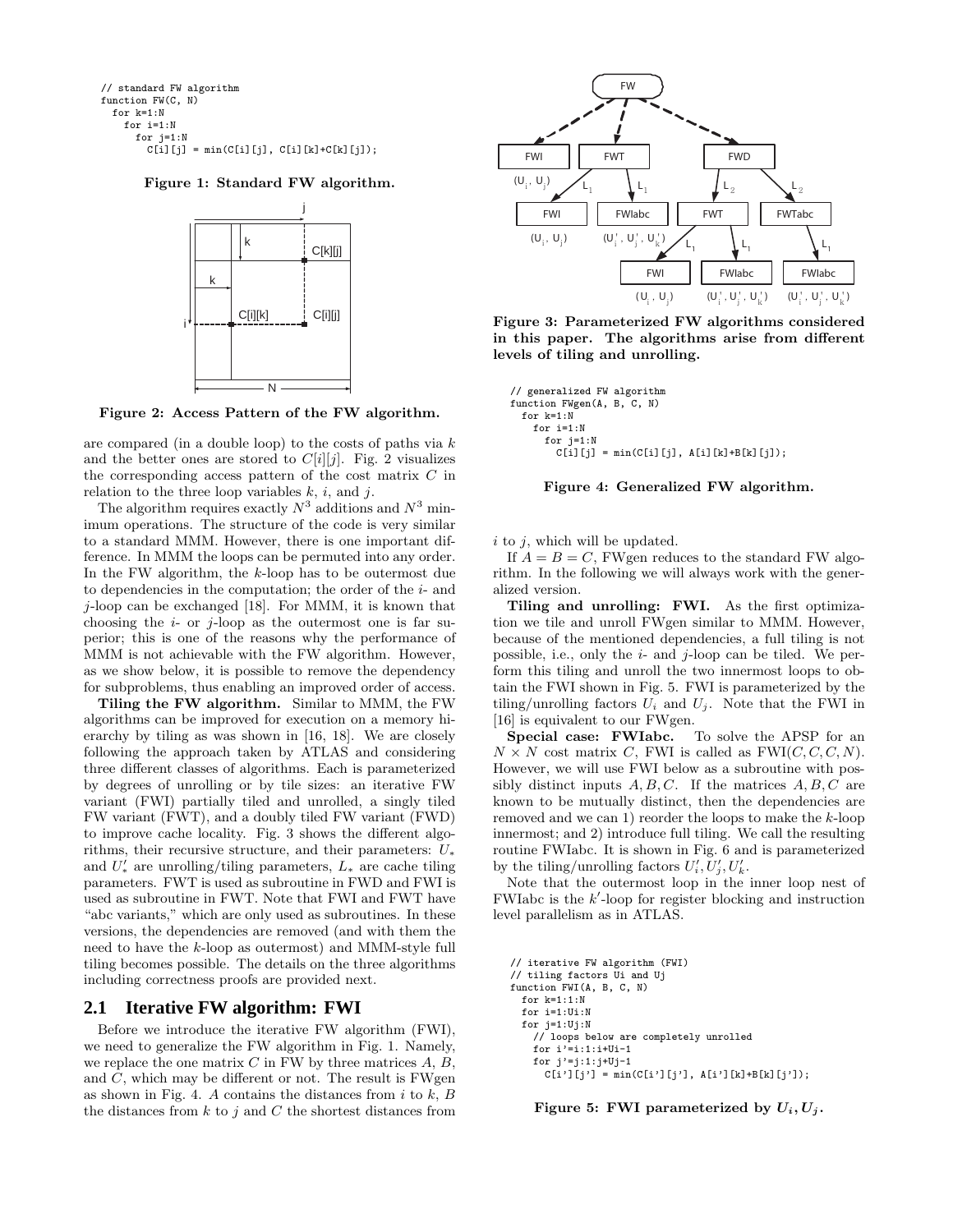```
// FWI for 3 distinct matrices (FWIabc)
// tiling factors Uk, Ui, and Uj
function FWIabc(A, B, C, N)
 for i=1:Ui':N
 for j=1:Uj':Nfor k=1:Uk':N
   // loops below are completely unrolled
   for k'=k:1:k+Uk'-1
   for i' = i:1:i+Ui' - 1for j'=j:1:j+Uj'-1
      C[i'][j'] = min(C[i'][j'], A[i'][k'] + B[k'][j']);
```
Figure 6: FWIabc parameterized by  $U'_i, U'_j, U'_k$ .

```
// tiled FW algorithm (FWT)
// tile size: L1 x L1
function FWT(A, B, C, N, L1)
  // A_ij: L1 x L1 submatrix (i,j) of A, i.e.,
  // A[(i-1)*L1+1:i*L1][(j-1)*L1+1:j*L1];
 M = N/L1;
 for k=1:1:M
   // phase 1
   FWI(A_kk, B_kk, C_kk, L1);
   // phase 2
   for j=1:1:M, j!=kFWI(A_kk,B_kj,C_kj, L1);
    // phase 3
   for i=1:1:M, i!=k
     FWI(A_ik, B_kk, C_ik, L1);
    // phase 4
   for i=1:1:M, i!=k
   for j=1:1:M, j!=k
     FWIabc(A_ik,B_kj,C_ij, L1);
```
Figure 7: FWT parameterized by the tile size  $L_1$ and the parameters of FWI and FWIabc.

#### **2.2 Tiled FW algorithm: FWT**

To enhance cache performance, cache tiling of the FW algorithm was introduced in [16, 18]. Following this idea we introduce FWT, a singly cache tiled version of the FW algorithm. The tiles, in turn, are handled by FWI and FWIabc introduced before. FWT takes the tile size  $L_1$  in addition to the parameters of FWI and FWIabc.

Phases in FWT. The FWT computes the result looping over the tiles in a specific order obeying the dependencies of the algorithm. As shown in Fig. 7, the outermost loop in FWT iterates from 1 to  $M = N/L_1$ , which is the number of tiles. If FWT is chosen as FW implementation, it is called as  $FWT(C, C, C, N)$ , i.e., with the same input tiles.

Within FWT, the argument tile of size  $N$  is divided into tiles of size  $L_1$ . For a fixed k, all of the tiles are updated using four distinct phases, visualized in Fig. 8. At the kth iteration, in phase 1, FWI is called to update the diagonal tile  $C_{k,k}$  itself. Phase 2 updates all tiles  $C_{k,j}$  in the same row as the diagonal tile and phase 3 updates the respective column of tiles  $C_{i,k}$  using FWI. Note that in the phases 1, 2, and 3, the subroutine FWI is invoked as  $FWI(C, C, C, L_1)$ ,  $FWI(A, C, C, L_1)$ , and  $FWI(C, B, C, L_1)$ , respectively. Since two or more of the argument tiles are the same, the loop order restriction should be observed, which implies that FWIabc cannot be used in place of FWI.

The major part of the computation is done in phase 4 by updating all of the remaining tiles  $C_{i,j}$ . It is a crucial insight that in phase 4 the 3 tiles considered in each step are always known to be distinct; thus, FWIabc with its improved tiling structure (Fig. 6) can be used to improve performance. Within each FWT, FWIabc is called  $M(M-1)^2 = O(M^3)$ times while FWI is only called  $M(2M-1) = O(M^2)$  times.



Figure 8: Visualization of the 4 phases in FWT.

This implies that the FW performance can approach that of MMM for large M.

Special case: FWTabc. Analogous to FWIabc, we consider and also define FWTabc as a version of the FWT that can be used when the input matrices are mutually distinct. Compared to FWT, all calls to FWI are replaced by calls to FWIabc. FWTabc is used as subroutine in FWD that is introduced next.

# **2.3 Doubly tiled FW algorithm: FWD**

We implement another level of tiling in the doubly tiled FW implementation (FWD). FWD requires two blocking parameters  $L_1$  and  $L_2$  and calls FWT and FWTabc as child routines. Although any number of tilings is possible, we limited it to two levels since the incremental improvement with more blocking levels turned out to be insignificant. This second level of tiling enables locality for two levels of caches. Note that ATLAS only tiles for one level of cache.

#### **2.4 Correctness of FWI, FWT, and FWD**

We will use the following notation in this section. Given two matrices A and A' of the same size,  $A = A'$  signifies that A and A ′ reside in the same memory location. On the other hand,  $A \neq A'$  means that A and A' reside in different memory locations with no overlapping region. Further, given two functions F and F',  $F() = F'($  means that  $F()$  and  $F'($ yield the same result for all possible choices of input.

THEOREM 1.  $FWI(A, B, C, N) = FWgen(A, B, C, N).$ 

Proof. We will show a slightly stronger statement, namely that in FWgen (see Fig. 4) the state of  $C$  at the end of each k-iteration does not depend on the order in which the pairs  $(i, j)$  were processed. In particular, this enables the tiling of the  $i$ - and  $j$ -loop in FWI (see Fig. 5). We have to consider four cases.

Case 1  $(A = B = C)$ : Assume the outer loop variable k is fixed. The update in FWgen can be written in this case as

$$
C[i][j] \leftarrow \min(C[i][j], C[i][k] + C[k][j]). \tag{1}
$$

First, we assert that for  $i = k$  and  $j = k$ ,  $C[i][j]$  does not change. (These are all elements in the same row or column as  $C[k][k]$ , i.e., those on the cross in Fig. 2.) Namely, in these cases,

$$
C[i][k] \leftarrow \min(C[i][k], C[i][k] + C[k][k]) = C[i][k],
$$
  

$$
C[k][j] \leftarrow \min(C[k][k], C[k][k] + C[k][j]) = C[k][j].
$$

Now, consider the remaining elements  $C[i][j], i \neq k, j \neq k$ . From (1) and the above, we can see that the new value of  $C[i][j]$  is solely determined by the value of  $C[i][j], C[i][k],$ and  $C[k][j]$  at the  $(k-1)$ th iteration. This implies that there is no dependency on the processing order of  $i$  and  $j$  as desired.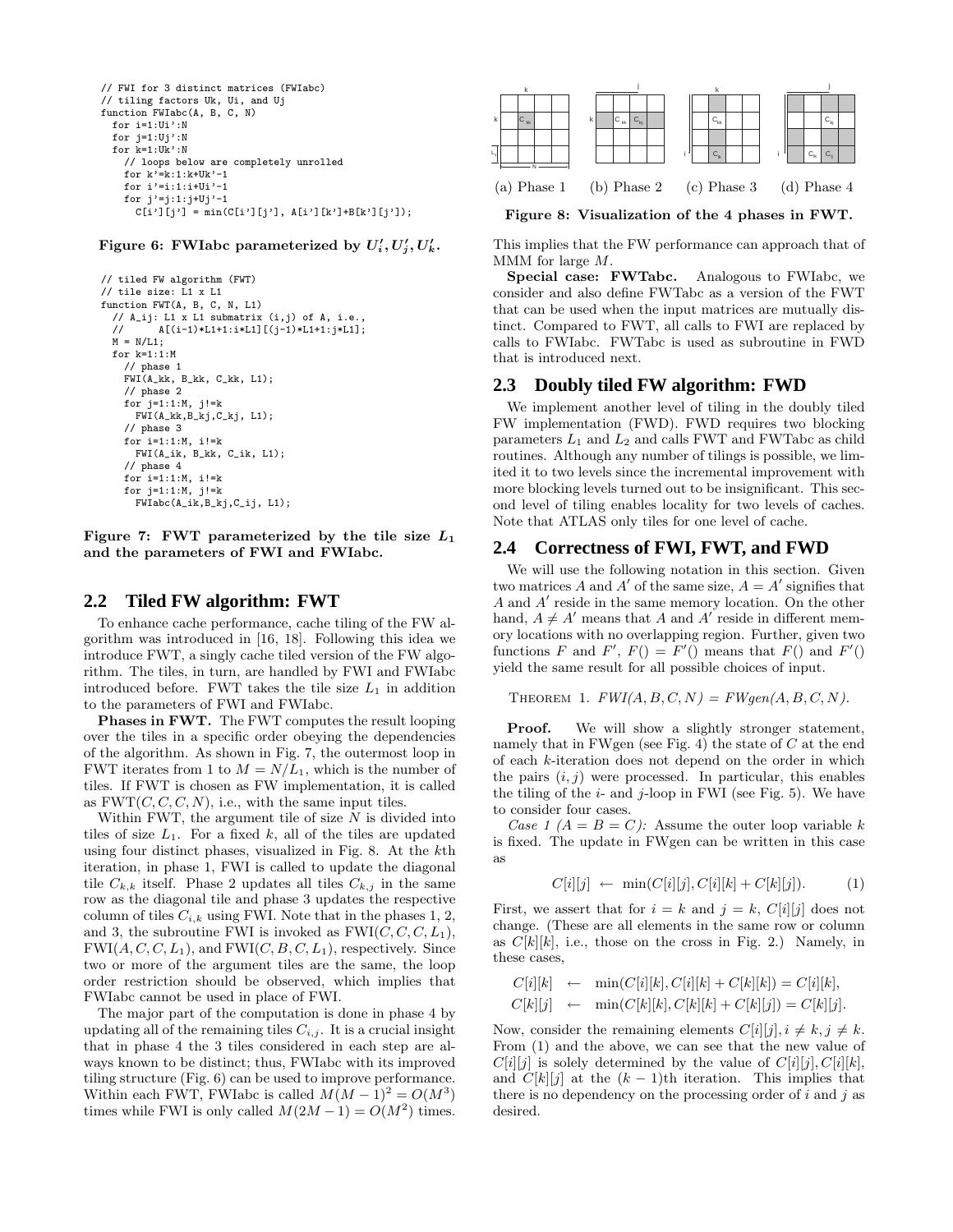Case 2 ( $A = C \neq B$ ): The update operation in FWgen can be written as

$$
C[i][j] \leftarrow \min(C[i][j], C[i][k] + B[k][j]). \tag{2}
$$

Note that B is never updated. Further, for  $j = k$ ,

$$
C[i][k] \leftarrow \min(C[i][k], C[i][k] + B[k][k]) = C[i][k],
$$

i.e.,  $C[i][k]$  is unchanged. Since  $C[i][j]$  depends only on the the values of  $C[i][j]$  and  $C[i][k]$  at the previous iteration and the constant  $B[k][j]$ , there is again no dependency on the processing order of  $i$  and  $j$ .

Case 3 ( $B = C \neq A$ ): The proof is the same as case 2 except that A is constant and that  $C[k][j]$  does not change at the kth iteration.

Case 4 ( $A \neq C$  and  $B \neq C$ ): With constant A and B,  $C[i][j]$  at each iteration is not affected by the processing order of i and j.

THEOREM 2.  $FWIabc(A, B, C, N) = FWgen(A, B, C, N)$ if  $A \neq C$  and  $B \neq C$ .

**Proof.** FWgen $(A, B, C, N)$  does not modify A and B.  $C$  is modified by FWgen as follows

$$
C[i][j] \leftarrow \min \Big( C[i][j], \min_{k \in \{1, ..., N\}} (A[i][k] + B[k][j]) \Big).
$$

Since the minimum operator is associative and commutative with respect to  $k$ , the result does not depend on the processing order of  $i, j$  and  $k$ . In particular, the order in FWIabc can be chosen.

THEOREM 3. 
$$
FWT(C, C, C, N) = FW(C, N).
$$

Proof. In FWT, there are two subroutines: FWI and FWIabc. FWI can be replaced by FWgen by Theorem 1. FWIabc can also be replaced by FWgen by Theorem 2. The replacements yield the original blocked FW algorithm introduced in [18] as "BlockedAllPairs," which was proved to be equal to FW. This yields the result.

THEOREM 4.  $FWD(C, C, C, N) = FW(C, N)$ .

We only sketch the proof as it does not introduce any new ideas, but would be lengthy to carry out in detail. FWD calls two subroutines: FWT and FWTabc. Having the same tiling structure as FWT,  $FWD(C, C, C, N)$  is equivalent to  $FWT(C, C, C, N)$  if the following two conditions hold

1. 
$$
FWT(A, B, C, N) = FWgen(A, B, C, N), and
$$

2. FWTabc $(A, B, C, N)$  = FWgen $(A, B, C, N)$  for  $A \neq$  $B \neq C \neq A$ .

Condition 1 holds for  $A = B = C$  by Theorem 3. The cases  $B = C \neq A$  and  $A = C \neq B$  can be shown by extending the proof in [16] for the recursive FW algorithm (FWR). (They showed that  $FWR(A, B, C)$  and  $FWI(A, B, C)$  give the same result for a tiling factor of 2, where their FWI is the same as our FWgen.) Condition 2 follows from the proof of Theorem 2, which shows that the result is independent of the processing order of  $i, j$ , and  $k$ .

# **3. SIMD VECTORIZATION**

Recent generations of general-purpose microprocessors introduced vector SIMD (single instruction, multiple data) instructions that operate on short vectors (length 2 to 16) of floating-point or integer data types. For example, Intel's newest Pentium 4 features the third generation of streaming SIMD extensions called SSE3.

In this section we explain how we vectorize the FW algorithms introduced in Section 2 and thus extend our code generator to produce SIMD vector code. Then we provide further details for the actual implementation on Intel's SSE architecture.

Vectorization of FW algorithms. All computation of the FW algorithms introduced in Section 2 is done in the two iterative leaf routines FWI and FWIabc (see Figs. 5 and 6). The regular structure of both routines allows us to vectorize the innermost loop in these routines and thus the entire computation in all FW algorithms. All our matrices are stored linearly in memory using the row-major storage scheme (also called C storage scheme). This means that  $C[i][j]$  and  $C[i][j + 1]$  are adjacent in memory.

We vectorize FWI and FWIabc for arbitrary vector length, denoted by  $\nu$ . To express the vectorized implementation, we introduce three generic  $\nu$ -way vector instructions. Later in this section we explain how to implement these operations using 4-way and 8-way SSE instructions.

- v add(a,b): elementwise addition of vectors a and b.
- v min(a,b): elementwise minimum of vectors a and b.
- v dup(a): creates a length- $\nu$  vector that contains the value of the scalar a in all vector elements.

SIMD vector code for FWI and FWIabc is obtained by standard loop vectorization as briefly explained next.

The first code in Fig. 9 shows the innermost loop of FWI and FWIabc. We require that  $\nu|U_j$ . We see that the j'-loop accesses contiguous data  $B[k][j']$  and  $C[i][j']$  for all values of i and k and that  $A[i][k]$  is independent of j'. Instead of unrolling the  $j'$  loop as in FWI and FWIabc, we first vectorize the loop and then unroll it.

To obtain the second code in Fig. 9, we tile the  $j'$ -loop into a  $j_0$ -loop with  $U_j/\nu$  iterations and a  $j_1$ -loop with  $\nu$ iterations.

The actual vectorization is done by executing the  $\nu$  iterations of the  $j_1$ -loop in parallel using  $\nu$ -way vector instructions; the result is the third code in Fig. 9. Fig. 10 shows the tile elements that are involved in a v add() operation. The remaining outer  $j_0$ -loop will be unrolled.

SIMD vector architectures are most (sometimes only) efficient if contiguous, aligned vectors are loaded and stored. From the row-major format follows that the vectors  $B[k][j_0:$  $j_0 + \nu - 1$  and  $C[i][j_0 : j_0 + \nu - 1]$  are contiguous in memory. To guarantee alignment, we place our matrices such that  $A[0][0], B[0][0],$  and  $C[0][0]$  are stored at a correctly aligned address, allowing us to use efficient vector memory access. Loading the vector of identical elements  $[A[i, k], \ldots, A[i, k]]$ requires a scalar load and a duplication of the constant into all vector elements using v dup().

Using the vector minimum operation requires a vector store for each result vector  $C[i][j_0 : j_0 + \nu - 1]$ , even though typically only few changes of  $C[i][j]$  throughout the algorithm occur. This increases memory traffic considerably but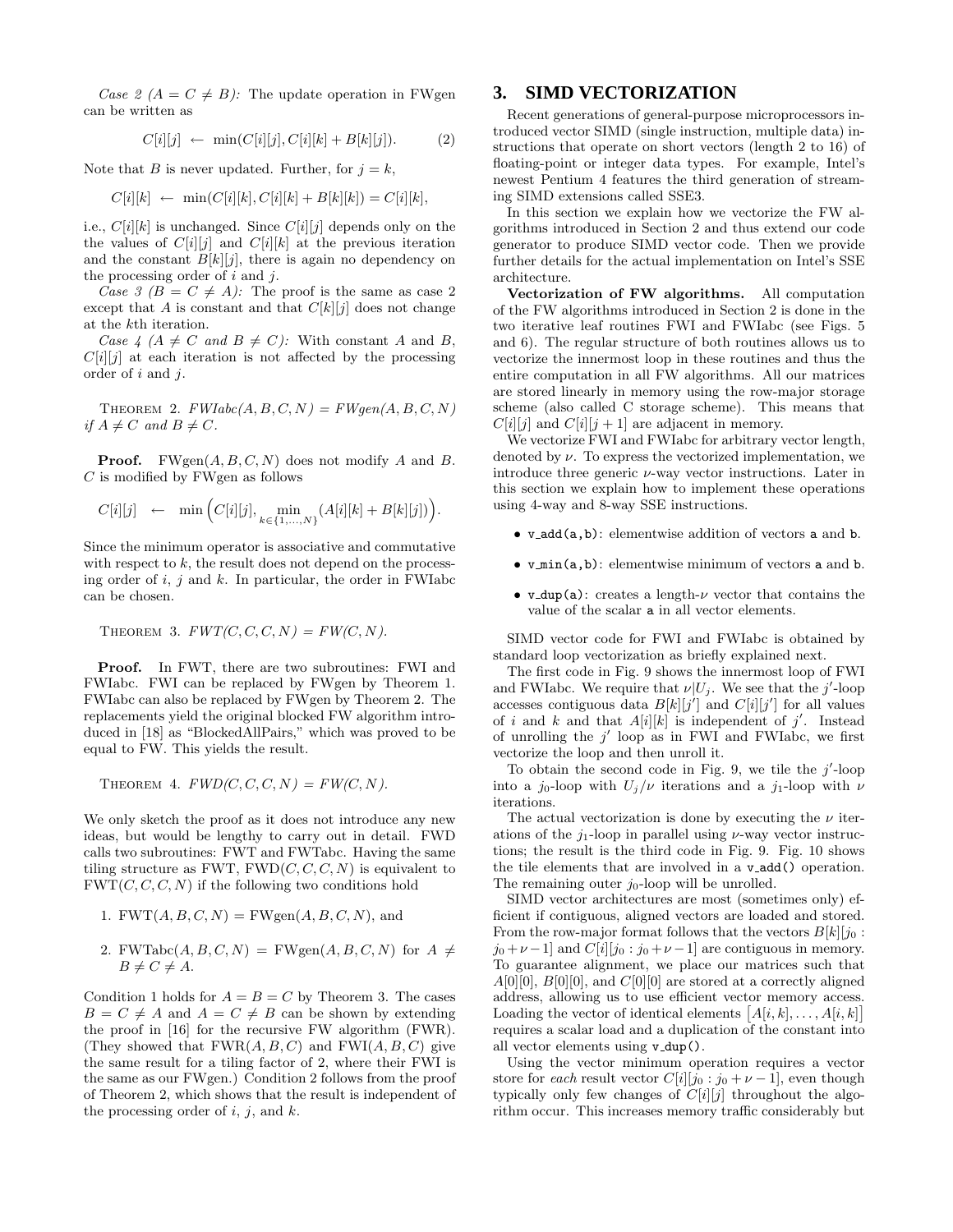```
// original unrolled loop
for j'=j:1:j+Uj-1
C[i][j'] = min(C[i][j'], A[i][k]+B[k][j']);
// tiled loop
// j0 loop will be unrolled
for j0=j:v:j+Uj-1
   // j1 loop will be done in parallel
   // using v-way vector instructions
   for j1=0:1:v-1
      C[i][i0+i1] =
         min(C[i][j0+j1], A[i][k] + B[k][j0+j1]);
// vectorized loop
// this loop will be unrolled
for j0=j:v:j+Uj-1
   // this implements the j1-loop
   // using v-way vector instructions
   C[i][j0:j0+v-1] =v_min(
         C[i][j0:j0+v-1],
         v_add(
            v_dup(A[i][k]), B[k][j0:j0+v-1]));
```
Figure 9: Vectorization of the innermost loops in FWI and FWIabc. From top to bottom: innermost loop in FWI; the same loop tiled with tile size  $\nu$ ; the tiled loop vectorized.



Figure 10: Access pattern of the vectorized version of FWI/FWIabc.

is compensated by the efficient vector minimum in the SSE implementation.

The code for the fully vectorized FWI implementations (FWIV and FWIVabc) can be obtained as shown in Fig. 9.

Intel SSE. We refer to the SSE instruction set family  $(SSE/2/3)$  as SSE and generate 4-way 32-bit single-precision floating-point and 8-way 16-bit integer FWIV/FWIVabc implementations. In all implementations we use Intel's proprietary C extension implementing intrinsic functions and vector data types to avoid assembly coding [13].

SSE requires data to be 16-byte aligned and accessed in 16-byte units (one  $\nu$ -way vector) to use the very efficient vector load and store instruction movaps or movdqa for 4-way float or 8-way integer, respectively. We store our matrices at addresses that are multiples of 16 bytes to enable vector memory access.

The elementwise vector addition v add() is implemented by addps in the 4-way float case and by paddw in the 8-way integer case.

The elementwise vector minimum  $v$  min() is implemented by minps in the 4-way case and by pminsw in the 8-way case to perform 4 or 8 minimum operations in parallel by one instruction without the necessity of additional compare or jump instructions.

v dup() is implemented by first loading the scalar into the



Figure 11: Architecture of the APSP program generator and optimizer.

| Parameter                  | Description                         |  |  |  |  |
|----------------------------|-------------------------------------|--|--|--|--|
| Problem size and data type |                                     |  |  |  |  |
| N                          | input size                          |  |  |  |  |
| data type                  | float or short integer              |  |  |  |  |
| vectorized                 | yes or no                           |  |  |  |  |
| FW algorithm               |                                     |  |  |  |  |
| <b>FW</b>                  | FW algorithm (FWI, FWT or FWD)      |  |  |  |  |
| $(U_i, U_i)$               | Unrolling factors for FWI kernel    |  |  |  |  |
| $(U'_{i}, U'_{i}, U'_{k})$ | Unrolling factors for FWIabc kernel |  |  |  |  |
| $L_1$                      | level-1 tile size for FWT and FWD   |  |  |  |  |
| L2                         | level-2 tile size for FWD           |  |  |  |  |

Table 1: Input parameters to the APSP program generator.

lowest vector element using movss in 4-way mode. In 8-way mode the 16-bit integer is loaded into a standard integer register using mov and then copied to the vector register using movd. Then a vector broadcast is used to copy vector element 1 to all other vector elements. It is shufps for 4-way float. For 8-way short integer mode we use the instructions punpcklwd to copy the scalar from element 1 to elements 1 and 2 and then punpckldq to copy this pair to the remaining three pairs of the 8-way vector.

## **4. AUTOMATIC TUNING**

In Sections 2 and 3 we introduced parameterized scalar and vector variants of the FW algorithms (FWI, FWT and FWD) obtained through tiling and unrolling. To obtain an optimized implementation we now follow the approach of ATLAS: using automatic program generation coupled with search to find the best algorithm and parameter choice for the given platform.

In the following we overview the program generator and explain the search strategy to find the best implementation.

#### **4.1 Overview**

Fig. 11 shows an overview of our APSP program generation and optimization approach. The diagram is similar to the diagram of ATLAS in [20].

At the heart of the optimization is a code generator, which takes as input the problem size  $N$ , the data type, and a set of parameters that uniquely specify an FW implementation from Section 2 or 3 (see Table 1). The output is the corresponding implementation.

The program generator is wrapped into a feedback loop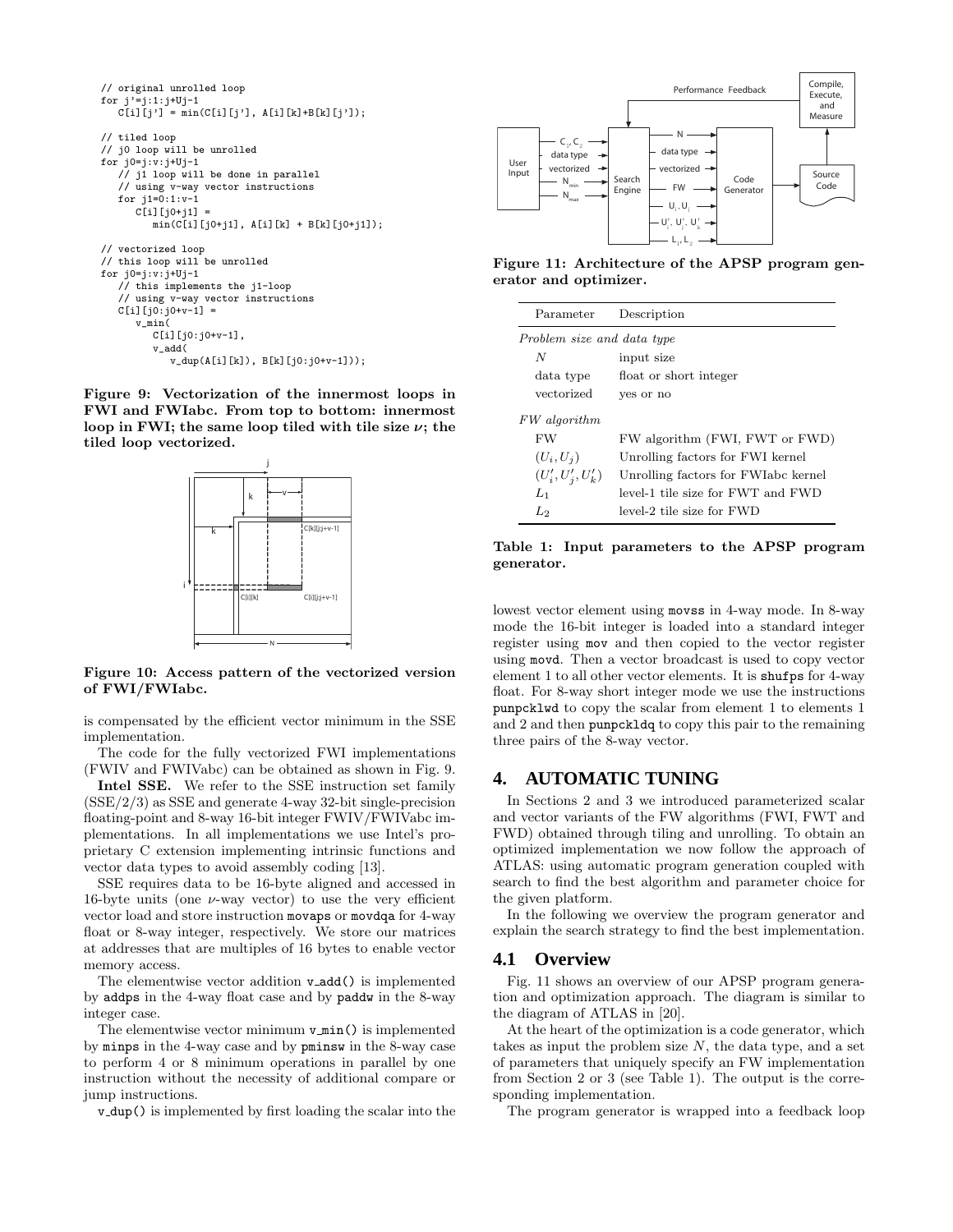|               | Parameter Description          |
|---------------|--------------------------------|
| $C_1, C_2$    | level-1 and level-2 cache size |
| data type     | float or short int.            |
| vectorized    | ves or no                      |
| $N_{\rm min}$ | minimum input size             |
| $N_{\rm max}$ | maximum input size             |

Table 2: User-specified parameters.

that is controlled by a search engine. The search engine generates different input configurations for the program generator to find the best implementation according to a search strategy (explained below).

The search engine takes several user-specified parameters as input (see Table 2). These parameters dictate the desired range of problem sizes  $N$  (for simplicity we restrict ourselves to two-power sizes), the desired data type (which is passed along to the program generator), and the sizes of level-1 and level-2 cache. The latter are used to compute initial block sizes for FWT and FWD in the search.

#### **4.2 Search Strategy**

In this section we describe the search strategy to find optimal parameters for our parameterized FW variants. Due to the large parameter space an exhaustive search is not practical, and we use a combination of exhaustive and hill climbing schemes. In essence, for each FW algorithm we first find a "reasonable" choice of parameters, then we further refine the parameters using hill climbing. This strategy is different from the orthogonal line search used in ATLAS.

The outline of the search for each problem size  $N$  with  $N_{\min} \leq N \leq N_{\max}$  is as follows and will be explained in detail below.

- 1. Initial guess of unrolling parameters:
	- (a) Find best  $(U_i, U_j)$  for FWI with  $N = 64$ .
	- (b) Find best  $(U'_i, U'_j, U'_k)$  for FWIabc with  $N = 64$ .
- 2. Optimize FWI:
	- (a) Set  $(U_i, U_j)$  as found in step 1(a).
	- (b) Refine  $(U_i, U_j)$  by hill climbing.
- 3. Optimize FWT:
	- (a) Set  $(U_i, U_j, U'_i, U'_j, U'_k)$  as found in step 1(b).
	- (b) Set  $L_1$  to an analytical estimate.
	- (c) Refine  $(L_1, U_i, U_j, U'_i, U'_j, U'_k)$  by hill climbing.
- 4. Optimize FWD:
	- (a) Set  $(U_i, U_j, U'_i, U'_j, U'_k)$  as found in step 1(b).
	- (b) Set  $(L_1, L_2)$  to analytical estimates.
	- (c) Refine  $(L_1, L_2, U_i, U_j, U'_i, U'_j, U'_k)$  by hill climbing.

The same search strategy is used for scalar and vector code. The search was designed with the underlying assumption that the best unrolling parameters for different FW algorithms and different input sizes would be similar but not necessarily the same. We provide further details.

Step 1: Initial guess for unrolling parameters. To find the best unrolling parameters for FWI, we choose a

problem size of  $N = 64$ . Then, we consider all unrolling parameters  $(U_i, U_j)$  with  $1 \leq U_i \leq 16$  and  $1 \leq U_j \leq 32$  (twopowers only) for scalar code and restrict to  $\nu \leq U_j \leq 32$  for vector code.

For FWIabc, we choose again a problem size of  $N = 64$ , and set  $U'_k = 1$ . Then, we search exhaustively by considering all unrolling parameters  $(U'_i, U'_j)$  with  $1 \leq U'_i \leq 16$  and  $1 \leq U'_j \leq 64$  (two-powers only) for scalar code and restrict to  $\nu \leq U'_j \leq 64$  for vector code. Finally, with the best  $(U'_i, U'_j)$  found, we consider all possible choices of  $U'_k$  with  $1 \leq U_k^{\gamma} \leq 32$  (two-powers only).

Although this search is much faster than a fully exhaustive search, a pairwise exhaustive search for  $(U_i, U_j)$  or  $(U'_i, U'_j)$ still generates a large number of cases to measure. Nevertheless, this step does not consume much time since the problem size is very small.

From this point on, searches are done by hill climbing, where the performances with a unit-step change in all directions are measured, and the best direction is chosen as the next state. The search is terminated when all of the neighbors have lower performance than the current state, i.e., upon reaching a local maximum. Thus a good choice of an initial value is crucial for the quality of the search result.

By starting from the best unrolling factors found at step 1, the hill climbing search at the steps 2, 3, and 4 completes in a reasonable time even for large input matrices.

Step 2: Optimization for FWI. The unrolling parameters  $(U_i, U_j)$  found in step 1 are further optimized by hill climbing.

Step 3: Optimization for FWT. There are six parameters  $(L_1, U_i, U_j, U_i', U_j', U_k')$  to be optimized in this step. The unrolling parameters found at step 1(b) are used as the initial state.

The initial state for the tile size  $L_1$  is determined using a simple analytical model in the spirit of [20] and explained next. Inspecting FWT in Fig. 7 (see also the visualization Fig. 8) shows that at most three tiles are concurrently used as working set. By requiring that they fit into level-2 cache, the tile size should satisfy

$$
3L_1^2 \le C_2,\tag{3}
$$

where  $C_2$  is the level-2 cache size (measured in the size of the chosen data type). Thus, we set

$$
L_1 = \left\lfloor \sqrt{C_2/3} \right\rfloor. \tag{4}
$$

Note that we choose level-2 cache, since on modern platforms it is almost as fast as the level-1 cache. Thus, if only one level of blocking is chosen, it should be for the level-2 cache.

Step 4: Optimization for FWD. Since there are two blocking parameters  $L_1$  and  $L_2$ , we use the above model for both levels of cache:

$$
L_1 = \left\lfloor \sqrt{C_1/3} \right\rfloor \quad \text{and} \quad L_2 = \left\lfloor \sqrt{C_2/3} \right\rfloor, \tag{5}
$$

where  $C_1$  is the level-1 data cache size (measured in the size of the chosen data type).

After that we use a hill climbing search to further optimize all parameters.

## **5. EXPERIMENTAL RESULTS**

In this section we present performance results obtained with our generated code. We first explain the experimental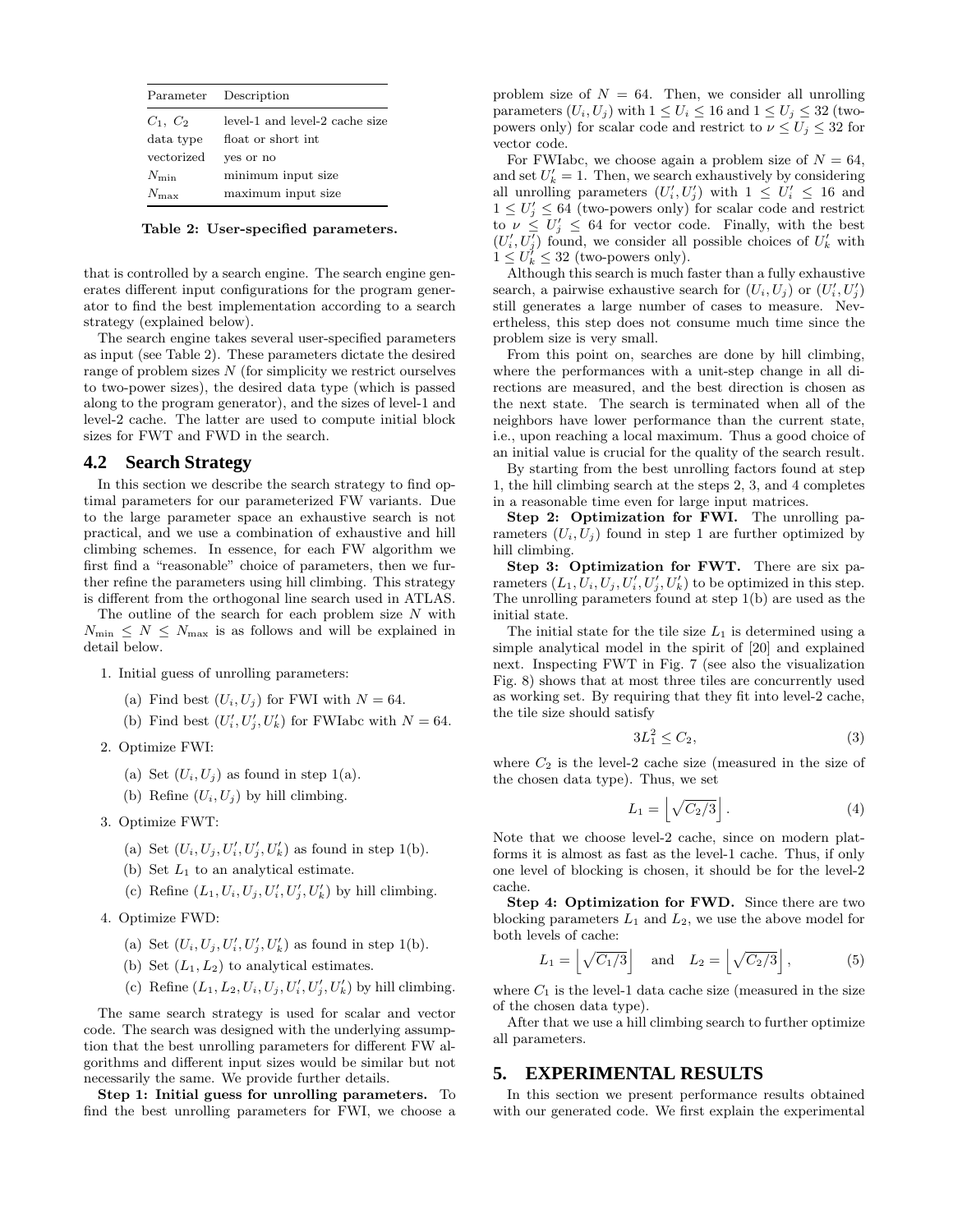setup. Then we show and discuss performance plots for the generated scalar and vector code of data types float and short integer.

Platform. The experiments were conducted on two platforms: 1) Pentium 4, 3.6 GHz (model number 560), with 16 KB L1 cache, 1 MB L2 cache, and 1 GB main memory, and 2) Athlon 64, 2.4 GHz (model 4000+), with 64 KB L1 cache, 1 MB L2 cache, and 1 GB main memory. The operating system is SuSE Linux 9.3. We used the GNU C compiler 3.3.5 (gcc) with flags "-O3 -march=pentium4" for scalar code, and the Intel  $C++$  compiler 9.0 (icc) with the flag "-O2" for vector code. We performed a small search to make sure we use the best compiler and compiler flags.

We used both single precision float and short integer (16 bit). In both cases, we considered corresponding short vector data types provided by Intel's SSE: 4-way for float and 8-way for short integer. Note that double precision should be unnecessary for practically all application since the FW algorithms are numerically very stable (since they involve only additions). For short integers, overflow may occur depending on the weights and the graph size and structure.

Implementation of the minimum operation. Half of all operations in the FW algorithm are minimum operations, which can be expensive. The vectorized code uses  $v$  min implemented as explained in Section 3. For scalar minimum operations, we tried to make the compiler use predicated move instructions cmov, but only succeeded by resorting to inline assembly. Due to the side effects of inline assembly on register allocation and instruction scheduling, the straightforward implementation was ultimately the fastest:

#define MIN(a, b)  $((a) < (b)$  ?  $(a)$  :  $(b))$ 

Cost matrix generation. As input to all FW algorithms, we generated bidirectional directed graphs with random weights from 1 to 10 using the graph generation package provided by  $[14]$ . The number of nodes N in the graphs was constrained to be a power of two in the range  $64 \leq N \leq 4096$ , and the number of edges in the graph was set to approximately  $N^2/3$ . We also experimented with two extreme edge densities, a fully connected graph and a ring, but the influence on the performance was not noticeable. This behavior was also mentioned in [18].

We compute the performance numbers as  $(2N^3)/\text{runtime}$ , i.e., we count both additions and minimum operations as 1.

# **5.1 Benchmarks on Pentium 4**

Scalar code. In the first experiment, we compared our best generated scalar code for data type float against a standard triple-loop implementation (Fig. 1) and against the fastest implementation we found in the literature [16]. The authors kindly provided us with their code. Their algorithm first permutes the input matrix into the Z-Morton data layout and then uses a recursive multilevel tiling algorithm until a base case size is reached, at which point their FWI (our FWgen) is used. Search is used to find the best base case size with a tiling factor of two (the same in every level). No unrolling is performed and the loop exchange based on FWIabc is not performed. We call their implementation ZM-FWR.

Fig. 12(a) shows the performance achieved in each case. Our generated code is separated into the three discussed FW variants (FWI, FWT, FWD). The best of those run between 21% and 29% faster than the standard implementation and between 8% and 32% faster than ZM-FWR. Further, our best code reaches 28% of the scalar peak performance. Matrix-matrix multiplication using ATLAS' search reaches about  $70\%$  [20]. The loss is due to the k-loop being the outermost loop and due to the minimum operations, which produce branches.

Fig. 12(a) also shows that FWT and FWD exhibit similar performance while both are superior to FWI. The sudden drop for FWT at  $N = 4096$  is because the hill climbing search fell into a local maximum. By manually tuning the parameters one can remove that behavior.

Vector code (float). Fig.  $12(b)$  compares the performance of our best generated vector implementations for data type float with our best scalar implementation. The vector code is up to about 5.7 times faster, exceeding the vector length 4 and reaching up to 5.3 GFLOPS. We see superlinear speed-up because we are not close to the machine's peak performance and so other factors can contribute significantly. For example, vectorization reduces the code size and enables larger blocks to be unrolled. The performance of the vector code using FWT and FWD is roughly equal. FWI performs poorly for  $N > 256$  (the L2-cache boundary), which shows that tiling is mandatory for good vector code performance. Using compiler vectorization (icc) in tandem with our program generator yields only marginal improvements of up to 20%.

Vector code (short integer). The performance with data type short integer is shown in Fig.  $12(c)$ , which exhibits essentially the same behavior as Fig. 12(b) for float. The vector code reaches 9.2 GIPS, which is about 4.1 times faster than the best scalar code. As in the case of data type float, FWT and FWD show similar performance while FWI performs poorly beyond the L2-cache boundary. The compiler vectorization (using icc) showed no improvement over our best scalar code.

Parameters found. For FWD and float, the parameters found are shown in Table 4.

#### **5.2 Benchmarks on Athlon 64**

Scalar code. Fig. 13(a) compares the performance of the different scalar FW algorithms. The best scalar code runs between 44% and 78% faster than the standard implementation and between 13% and 50% faster than ZM-FWR. It seems that the Athlon benefits more from unrolling, since it has a 64 KB traditional L1 instruction cache whereas the Pentium only has a 12 KB micro ops trace cache. Table 4 shows that larger unrolling factors where found on the Athlon.

Fig. 13(a) also shows that for larger problem sizes the performance of FWT and FWD decreases below FWI. This is different to the Pentium and may be due to the Athlon's different cache structure.

Vector code (float). Fig. 13(b) compares the different vectorized FW algorithms. The best generated vector code is up to 3 times faster than the best scalar code with data type float, reaching up to 3.5 GFLOPS. Similarly to the performance characteristics on the Pentium, FWI's performance starts to deteriorate for  $N > 256$  while the tiled versions (FWT and FWD) further gain performance. The improvement using compiler vectorization (icc) was only up to 30%.

Vector code (short integer). The performance with data type short integer is shown in Fig.  $13(c)$ . We see a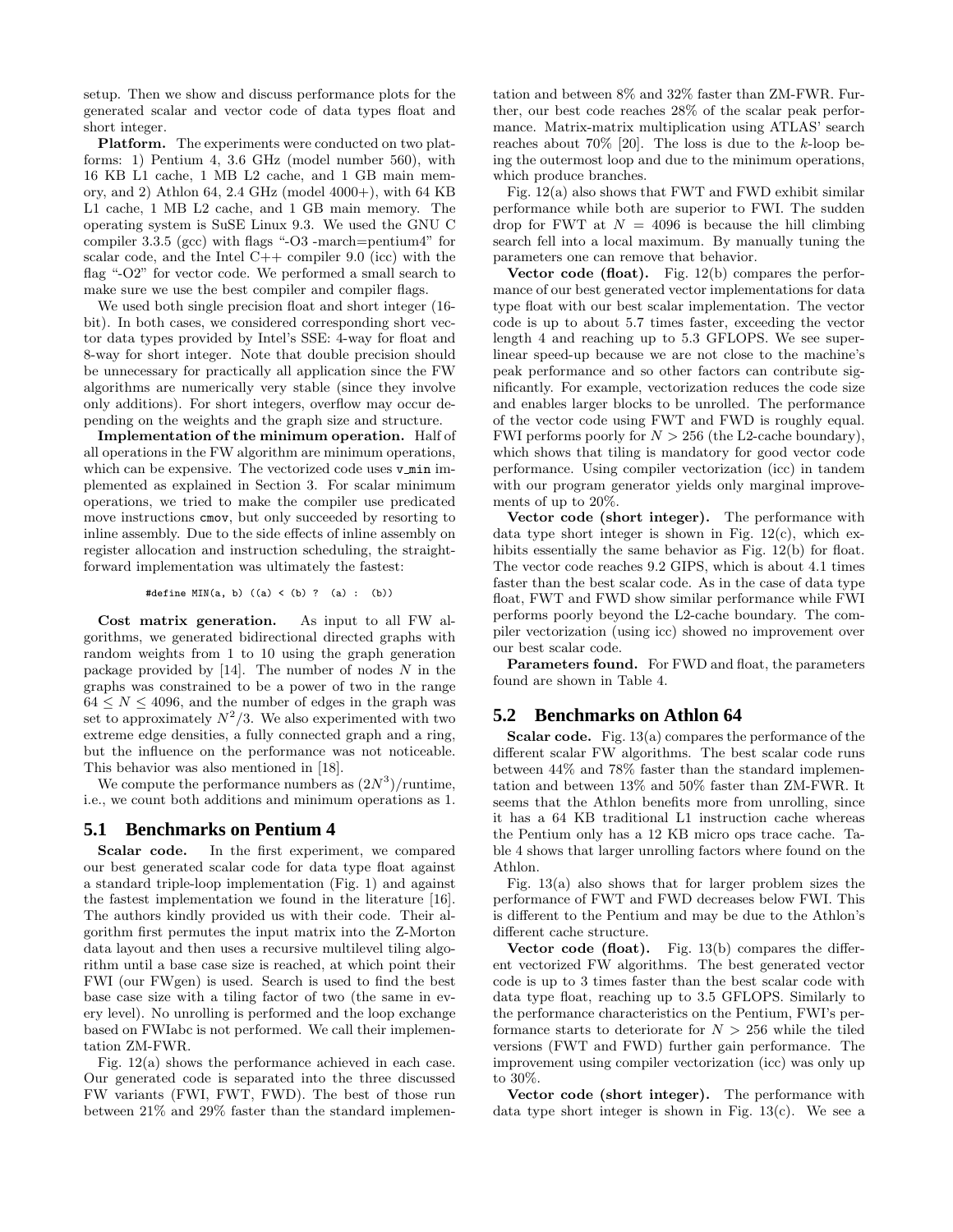

Figure 12: Performance comparison on Pentium 4.



Figure 13: Performance comparison on Athlon 64.

|             |           | float [MFLOPS] |      | short integer [MIPS] |  |  |  |
|-------------|-----------|----------------|------|----------------------|--|--|--|
|             | Pentium 4 | Athlon 64      |      | Pentium 4 Athlon 64  |  |  |  |
| Standard    | 795       | 719            | 1443 | 925                  |  |  |  |
| Scalar best | 992       | 1273           | 2322 | 2082                 |  |  |  |
| Vector best | 5298      | 3513           | 9200 | 9983                 |  |  |  |

Table 3: Best obtained performance.

similar behavior as for data type float. The vector code reaches close to 10 GIPS for a speed-up of up to 5 times over scalar code.

Parameters found. For FWD and float, the parameters found are shown in Table 4.

#### **5.3 Additional Experiments**

The best achieved performance from the above experiments on both platforms is summarized in Table 3.

Below we discuss in greater detail the relative performance of our generated scalar and vector implementations on Pentium 4 and Athlon 64 across both data types, investigate the benefit of FWIabc (Fig. 14), and investigate the benefits of adaptation (Fig. 15). Note that the scales in the plots differ.

Scalar code vs. standard implementation. Fig.  $14(a)$ compares our best scalar code to the standard implementation. The speed-up is higher on Athlon (40–80% for float and around 100% for short integer) than on Pentium, and

higher for short integer than for float.

As an additional experiment (not shown) we modified ZM-FWR to use the data type short integer; this resulted in a 70% lower performance than the standard implementation on Pentium 4, and a 30% lower performance on Athlon 64.

Vector code vs. scalar code. Fig.  $14(b)$  compares the performance of our best vector implementations with our best scalar implementations. For 4-way float the speed-up is around 2.5–3 on Athlon and around 5 for Pentium. The latter compensates for the poor scalar performance. For 8 way short integer the speed-up is 4–5 on Athlon and 3–4 on Pentium.

Effect of the optimization using FWIabc. We evaluate the benefit of the subroutine FWIabc. Fig.  $14(c)$  shows the performance gain of the best generated vector code over the best generated vector code without using FWIabc. It shows considerable gains for sizes outside the L2 cache: up to a factor of more than 2 for Athlon and short integer. The scalar code did not benefit significantly from FWIabc.

Effect of adaptation. To show the need for platform adaptation, we performed crosstiming experiments. First, we measure the best code generated for the Athlon on the Pentium and record the speed-up to the best performance on the Pentium 4. Fig. 15(a) summarizes the results. As expected the speed-up is generally smaller than 1, i.e., a slow-down. Up to 40% can be lost through porting. For float vector code, the loss is marginal.

Fig. 15(b) shows the same experiment with the roles reversed. The result are comparable.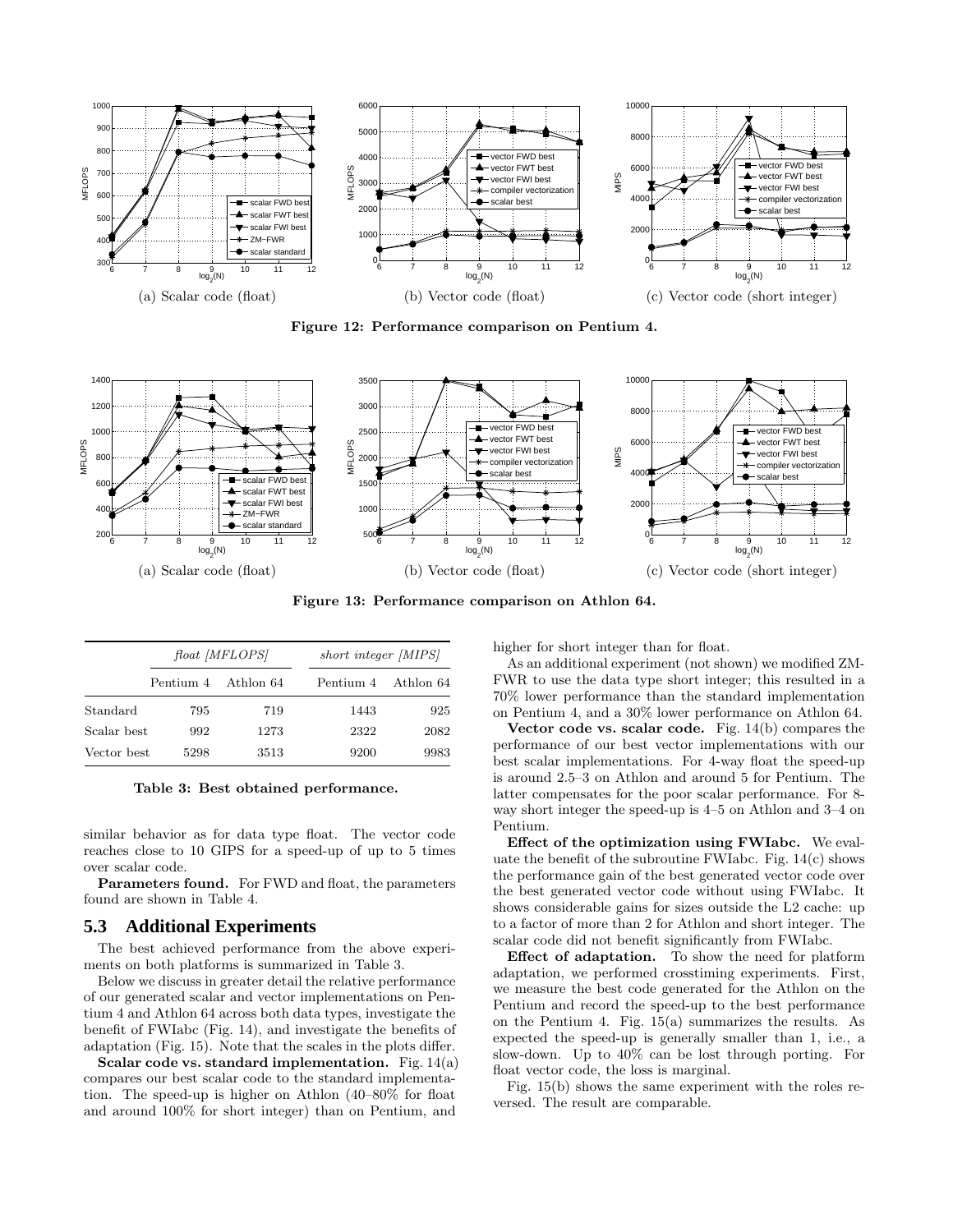

Figure 14: Speed-up on Pentium 4 and Athlon 64 for both float (solid) and short integer (dashed).



Figure 15: Crosstiming between Pentium 4 and Athlon 64 for both float (solid) and short integer (dashed). The best generated implementation for one platform is benchmarked on the other platform.

# **6. CONCLUSIONS**

We believe that domain-specific program or library generators are the future, at least for well-understood numerical kernel functionality. The science of building these generators is still in a very early stage, as this is a rather recent trend and only few examples exist so far. To further advance the area it is thus necessary to explore program generation for other domains and the present paper is a contribution in this direction.

On the algorithmic side, the main contribution of the paper is the subroutine FWIabc, which does not incur the dependencies of FW and can hence be structured like a matrixmatrix multiplication with the k-loop as the innermost loop. This in turn enabled us to follow closely the approach of ATLAS, but to go beyond it through two levels of cache blocking and SIMD vectorization.

The experimental results offer some surprises, at least to the authors, which is typical for the domain of performance optimization and one of the main reasons why empirical search has become a popular optimization strategy. Understanding and modeling the performance behavior or the parameters found would be worthwhile. Finally, it is worth pointing out the considerable, sometimes even superlinear, speed-up that we obtained by vectorization. Vectorization is often neglected in work on performance optimization but is mandatory if highest performance is desired.

# **7. ACKNOWLEDGEMENTS**

This work was supported by NSF through awards 0234293 and 0325687 and by DARPA under DOI grant number NBCH-1050009. Franz Franchetti was supported by the Austrian Science Fund FWF's Erwin Schroedinger Fellowship J2322.

## **8. REFERENCES**

- [1] G. Baumgartner, A. Auer, D. E. Bernholdt, A. Bibireata, V. Choppella, D. Cociorva, X. Gao, R. J. Harrison, S. Hirata, S. Krishanmoorthy, S. Krishnan, C.-C. Lam, Q. Lu, M. Nooijen, R. M. Pitzer, J. Ramanujam, P. Sadayappan, and A. Sibiryakov. Synthesis of high-performance parallel programs for a class of ab initio quantum chemistry models. Proceedings of the IEEE, 93(2):276–292, 2005. Special issue on "Program Generation, Optimization, and Adaptation".
- [2] D. Bertsekas and R. Gallager. Data Networks. Prentice Hall, Upper Saddle River, 1992.
- [3] P. Bientinesi, J. A. Gunnels, M. E. Myers, E. Quintana-Orti, and R. van de Geijn. The science of deriving dense linear algebra algorithms. ACM Transactions on Mathematical Software, 31(1):1–26, March 2005.
- [4] C. Demetrescu and G. F. Italiano. A new approach to dynamic all pairs shortest paths. In STOC '03: Proceedings of the 35th ACM Symposium on Theory of